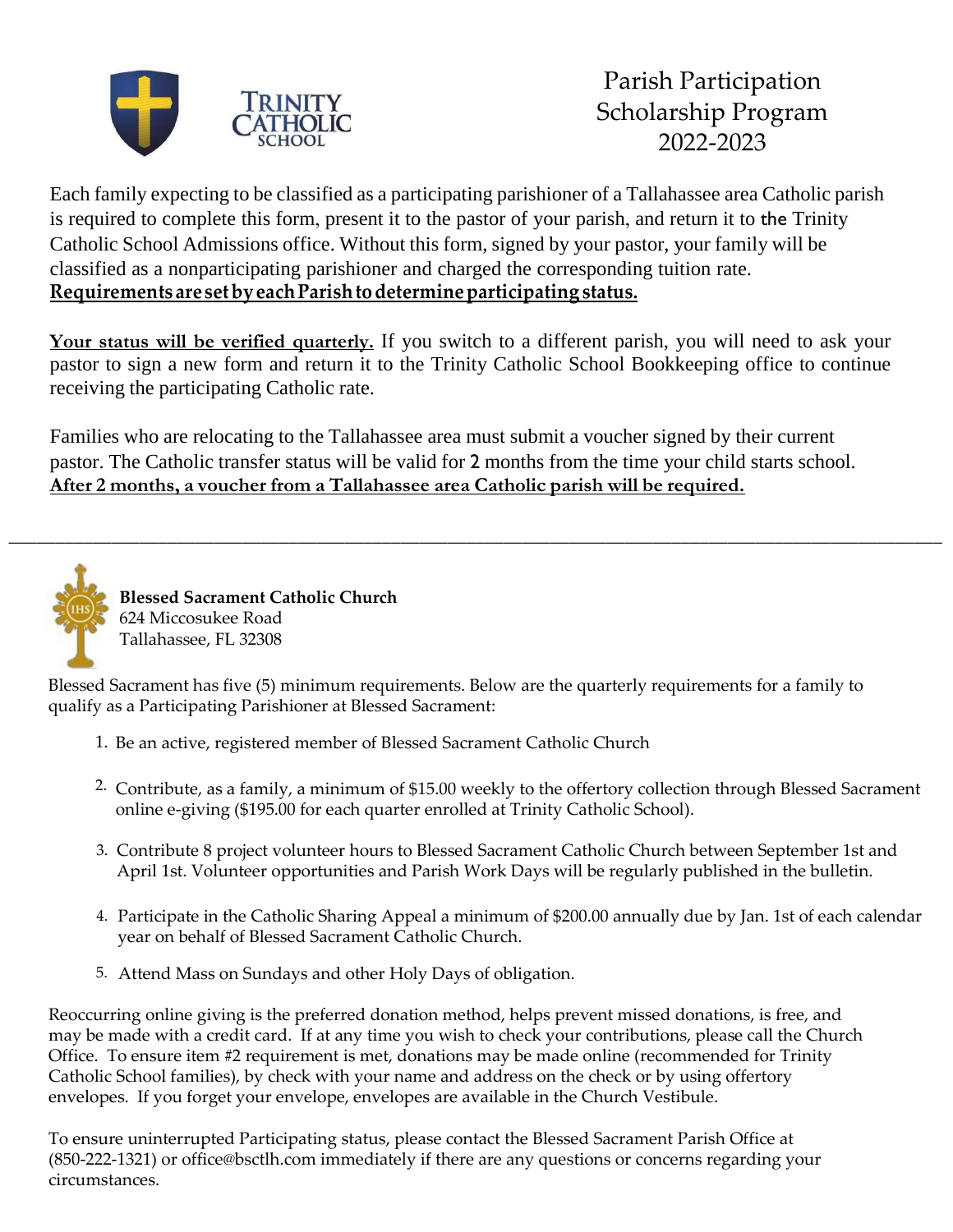

Good Shepherd has five (5) minimum requirements. Below are the quarterly requirements for a family to qualify as a Participating Parishioner at Good Shepherd:

- 1. Be an active, registered member of Good Shepherd Catholic Church
- 2. Contribute, as a family, a minimum to the weekly offertory.
- 3. Contribute volunteer hours to Good Shepherd Catholic Church.
- 4. Participate in the Catholic Sharing Appeal on behalf of Good Shepherd Catholic Church.
- 5. Attend Mass on Sundays and other Holy Days of obligation.

To ensure uninterrupted Participating status, please contact the Good Shepherd Parish Office at (850- 893-1837) or email [GoodShepherd@gsparishtlh.org](mailto:GoodShepherd@gsparishtlh.org) . \_\_\_\_\_\_\_\_\_\_\_\_\_\_\_\_\_\_\_\_\_\_\_\_\_\_\_\_\_\_\_\_\_\_\_\_\_\_\_\_\_\_\_\_\_\_\_\_\_\_\_\_\_\_\_\_\_\_\_\_\_\_\_\_\_\_\_\_\_\_\_\_\_\_\_\_\_\_\_\_\_\_\_\_\_\_\_\_\_\_\_\_\_\_\_\_\_\_\_\_\_



Co-Cathedral of St. Thomas More AND CATHOLIC STUDENT CENTER<br>| exist to reflect Jesus Christ, to worship Him, and to proclaim His good news to all

**Co-Cathedral of St. Thomas More** 900 West Tennessee Street Tallahassee, FL 32304

St. Thomas More has five (5) minimum requirements. Below are the quarterly requirements for a family to qualify as a Participating Parishioner at St. Thomas More:

- 1. Be an active, registered member of St. Thomas More
- 2. Contribute, as a family, a minimum to the weekly offertory.
- 3. Contribute volunteer hours to St. Thomas More.
- 4. Participate in the Catholic Sharing Appeal on behalf of St. Thomas More.
- 5. Attend Mass on Sundays and other Holy Days of obligation.

To ensure uninterrupted Participating status, please contact the St. Thomas More Parish Office at (850-222-9630).  $(-0.0022222900).$ 



Saint Louis St. Louis Catholic Church 3640 Fred George Road Tallahassee, FL 32303

Please contact the St. Louis Parish Office at (850-262-8155) for information regarding requirements for a family to qualify as a Participating Parishioner at St. Louis Catholic Church.



 **St. Eugene Catholic Church** 701 Gamble Street Tallahassee, FL 32310

Please contact the St. Eugene Catholic Church at (850-222-6482) for information regarding requirements for a family to qualify as a Participating Parishioner at St. Eugene Catholic Church.



 **St. Thomas the Apostle Catholic Church** 27 North Shadow Street Quincy, FL 32351

Please contact the St. Thomas the Apostle Catholic Church at (850-627-2350) for information regarding requirements for a family to qualify as a Participating Parishioner at St. Thomas the Apostle Catholic Church.

\_\_\_\_\_\_\_\_\_\_\_\_\_\_\_\_\_\_\_\_\_\_\_\_\_\_\_\_\_\_\_\_\_\_\_\_\_\_\_\_\_\_\_\_\_\_\_\_\_\_\_\_\_\_\_\_\_\_\_\_\_\_\_\_\_\_\_\_\_\_\_\_\_\_\_\_\_\_\_\_\_\_\_\_\_\_\_\_\_\_\_\_\_\_\_\_\_\_\_\_\_